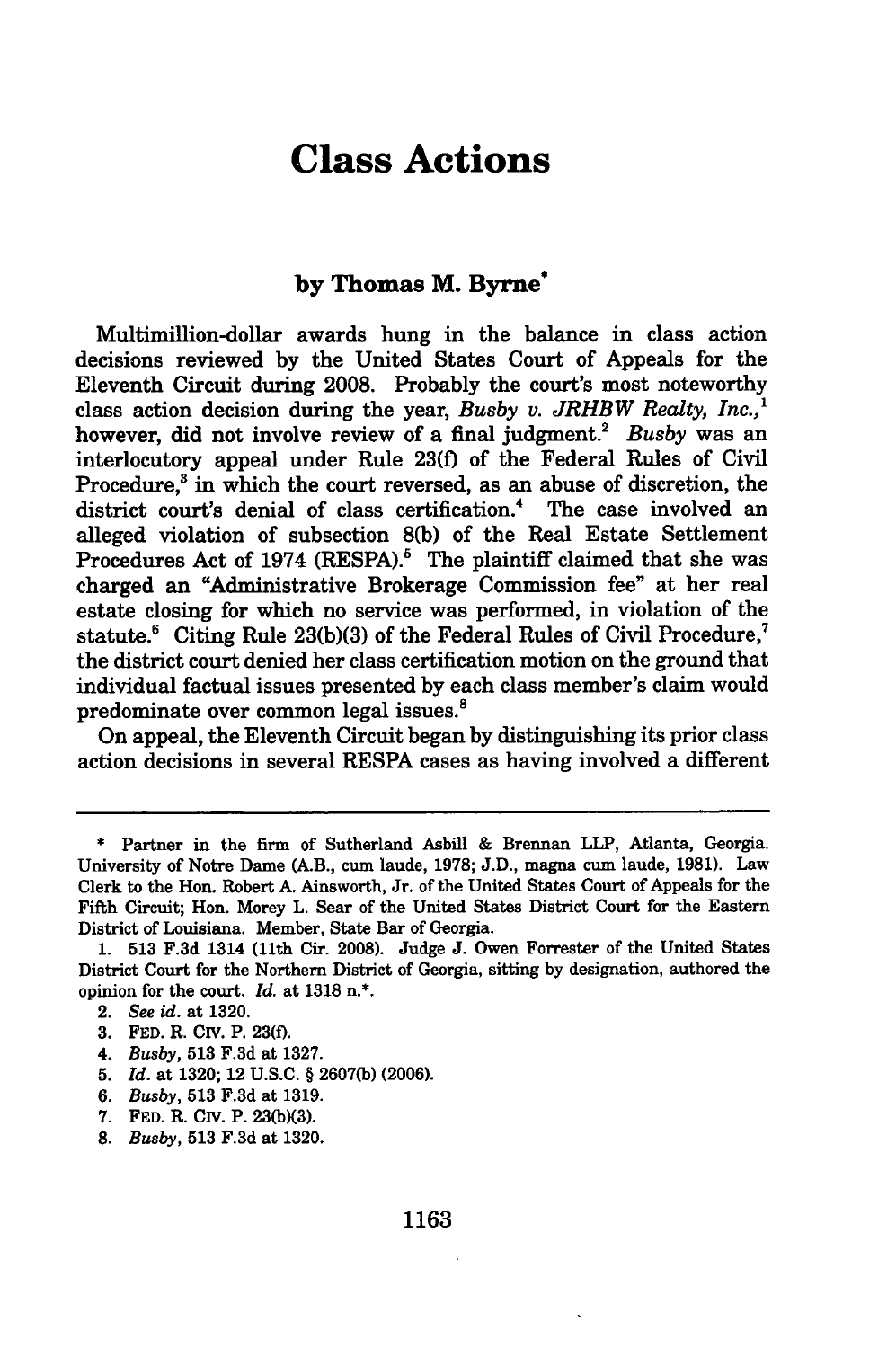subsection of the statute, subsection  $8(a)$ ,<sup>9</sup> and challenges to "yield spread premiums" under that subsection.<sup>10</sup> Under the substantive law, claims under subsection 8(a), the court explained, entailed case-by-case analysis of each transaction." Thus, the court had previously held that class adjudication of those claims was inappropriate.<sup>12</sup> The claim Busby made under subsection **8(b),** however, was different, according to the court.<sup>13</sup> Subsection 8(b) is violated if a fee is charged but no services are performed.<sup>14</sup> The question presented by each subsection **8(b)** claim requires "a simple binary determination of 'any services' or 'no services."<sup>15</sup> The Eleventh Circuit concluded that the district court **erred** in holding that the substantive law required a determination of the reasonableness of the charge for services.<sup>16</sup> When the proper legal standard was applied, the case was appropriate for class certification.<sup>17</sup> The court also held that the defendant could not invoke an equitable estoppel affirmative defense based on the circumstances.<sup>18</sup> The defendant presented no evidence, the court noted, that this defense could be factually established as to a single class member.<sup>19</sup> The court also rejected the availability of a potentially class-defeating waiver defense as a matter of law.20

Turning to the adequacy of representation of the class, the court brushed aside a challenge that was grounded in the allegedly improper solicitation of the class representative **by** proposed class counsel, who had served as her real estate closing attorney.<sup>21</sup> The court agreed with a decision **by** the United States Court of Appeals for the Seventh Circuit,

**13.** *Busby,* **513 F.3d** at **1323.**

21. *See id.* at 1323.

**<sup>9.</sup>** 12 **U.S.C.** § 2607(a) **(2006).**

**<sup>10.</sup>** *Busby,* **513 F.3d** at **1320-21.**

**<sup>11.</sup>** *Id.* at **1321.**

<sup>12.</sup> *Id.* (citing Heimmermann v. First Union Mortgage Corp., **305 F.3d 1257, 1264** (11th Cir. 2002)). The court's prior class action decisions under subsection 8(a) have been previously discussed in the *Mercer Law Review Eleventh Circuit Survey. See* Thomas M. Byrne, *Class Actions,* **59** MERCER L. REV. **1117, 1131-32 (2008).**

<sup>14.</sup> *Id.*

<sup>15.</sup> *Id.* at 1324, In another RESPA case, *Friedman v. Market Street Mortgage Corp.,* the court again held that subsection 8(b) of RESPA did not create a cause of action for excessive settlement service fees. 520 F.3d 1289, 1297-98 (11th Cir. 2008). The court reversed the district court's class certification, noting that the "law of the case" doctrine precluded revisiting the issue of whether any services were performed in exchange for the fee in question. *Id.* at 1298.

<sup>16.</sup> *Busby,* 513 F.3d at 1324.

<sup>17.</sup> *Id.*

<sup>18.</sup> *Id.* at 1326-27.

<sup>19.</sup> *Id.*

<sup>20.</sup> *Id.* at 1327.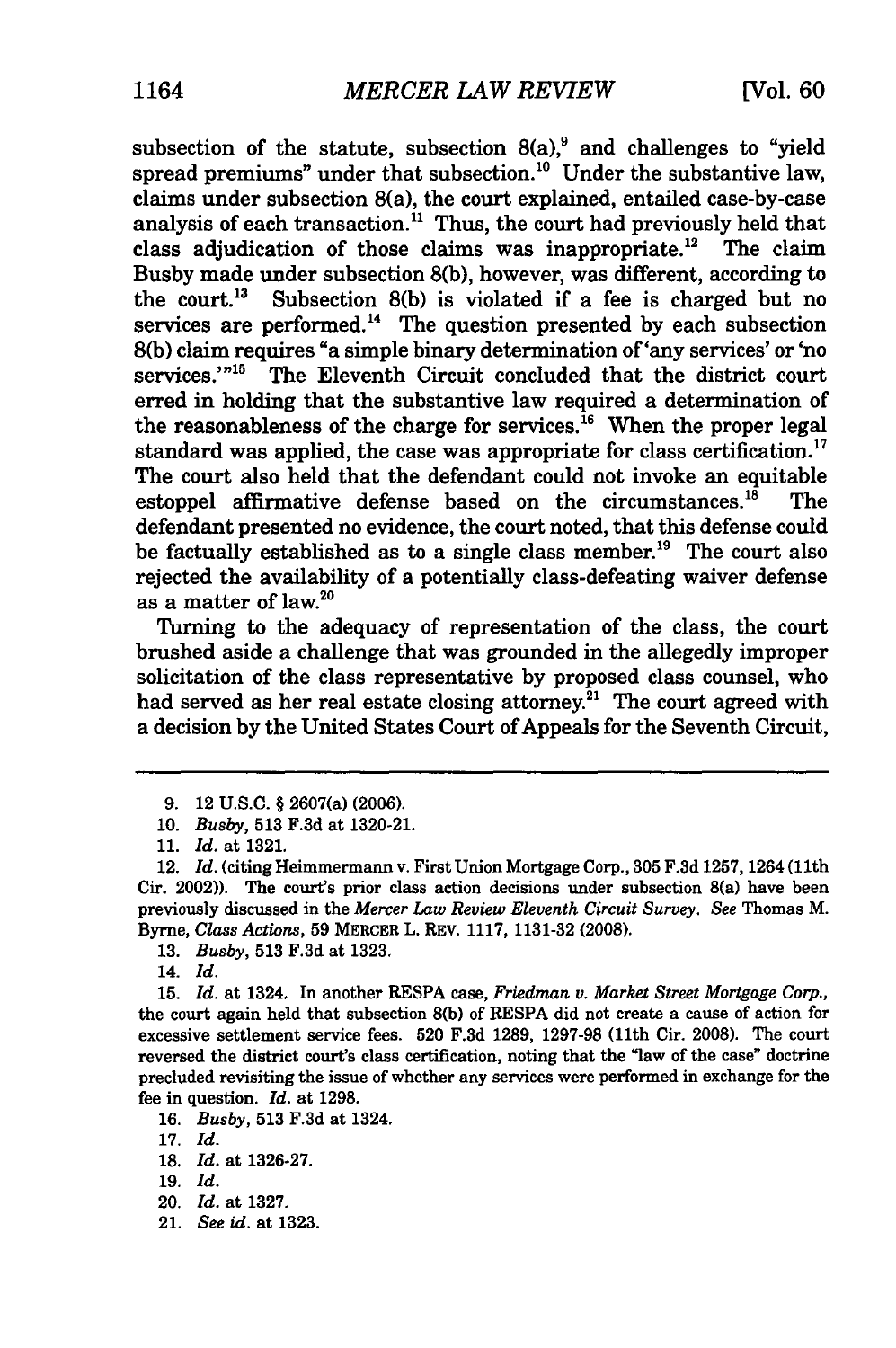concluding that when improper client solicitation is alleged, "'[o]nly the most egregious misconduct'" **by** proposed class counsel would warrant denial of class certification.<sup>22</sup> Discerning no such misconduct, the court declined to decide whether or not the Alabama Rules of Professional Conduct had been violated in some lesser respect and determined there was no abuse of discretion in the adequacy-of-representation finding **by** the district court.<sup>23</sup>

*Busby's* significance **lies** in its methodology for deciding class certification. First, taken together with the court's other class action decisions in RESPA cases, *Busby* marks the final resting place for any argument in the Eleventh Circuit that a district court may not decide the merits in connection with ruling on a class certification motion. This is in accord with recent precedent from other circuits.<sup>24</sup> The origin of the argument that a district court must not decide the merits in addressing class certification was a holding **by** the United States Supreme Court in *Eisen v. Carlisle & Jacquelin*,<sup>25</sup> in which the Court held that the costs of class notice could not be shifted from the plaintiff to the defendant until the merits had been decided.<sup>26</sup> This led many cases to recite that any consideration of the merits before deciding class certification was forbidden territory, and the holding consequently produced many superficial analyses of certification requirements.

But this interpretation of *Eisen* fell into conflict with the Supreme Court's later decision in *General Telephone Co. of the Southwest v.*  $Falcon<sup>27</sup>$ -requiring a "rigorous analysis" of whether or not the requirements for class certification are met<sup>28</sup>-and a decades-long rhetorical struggle ensued between advocates for these two irreconcilable positions. Gradually, the circuit courts<sup>29</sup> recognized that the merits often must be

25. 417 U.S. 156 (1974).

26. *Id.* at 178-79.

- 27. 457 U.S. 147 (1982).
- 28. *Id.* at 161.

<sup>22.</sup> *Id.* (quoting Halverson v. Convenient Food Mart, Inc., 458 F.2d 927, 932 (7th Cir. 1972)).

<sup>23.</sup> *Id.* at 1324.

<sup>24.</sup> *See, e.g., In re* Hydrogen Peroxide Antitrust Litig., 552 F.3d 305, 316-20 (3d Cir. 2009); Teamsters Local 445 Freight Div. Pension Fund v. Bombardier, Inc., 546 F.3d 196, 202-03 **(2d** Cir. 2008); *In re* New Motor Vehicles Canadian Exp. Antitrust Litig., 522 F.3d 6, 26 (1st Cir. 2008) ("[When a Rule 23 requirement relies on a novel or complex theory as to injury, as the predominance inquiry does in this case, the district court must engage in a searching inquiry into the viability of that theory and the existence of the facts necessary for the theory to succeed.").

<sup>29.</sup> *See* cases cited *supra* note 24; Blades v. Monsanto Co., 400 F.3d 562, **575** (8th Cir. 2005); Gariety v. Grant Thornton, LLP, 368 F.3d 356, 366 (4th Cir. 2004); Szabo v. Bridgeport Machs., Inc., 249 F.3d 672, 676 (7th Cir. 2001).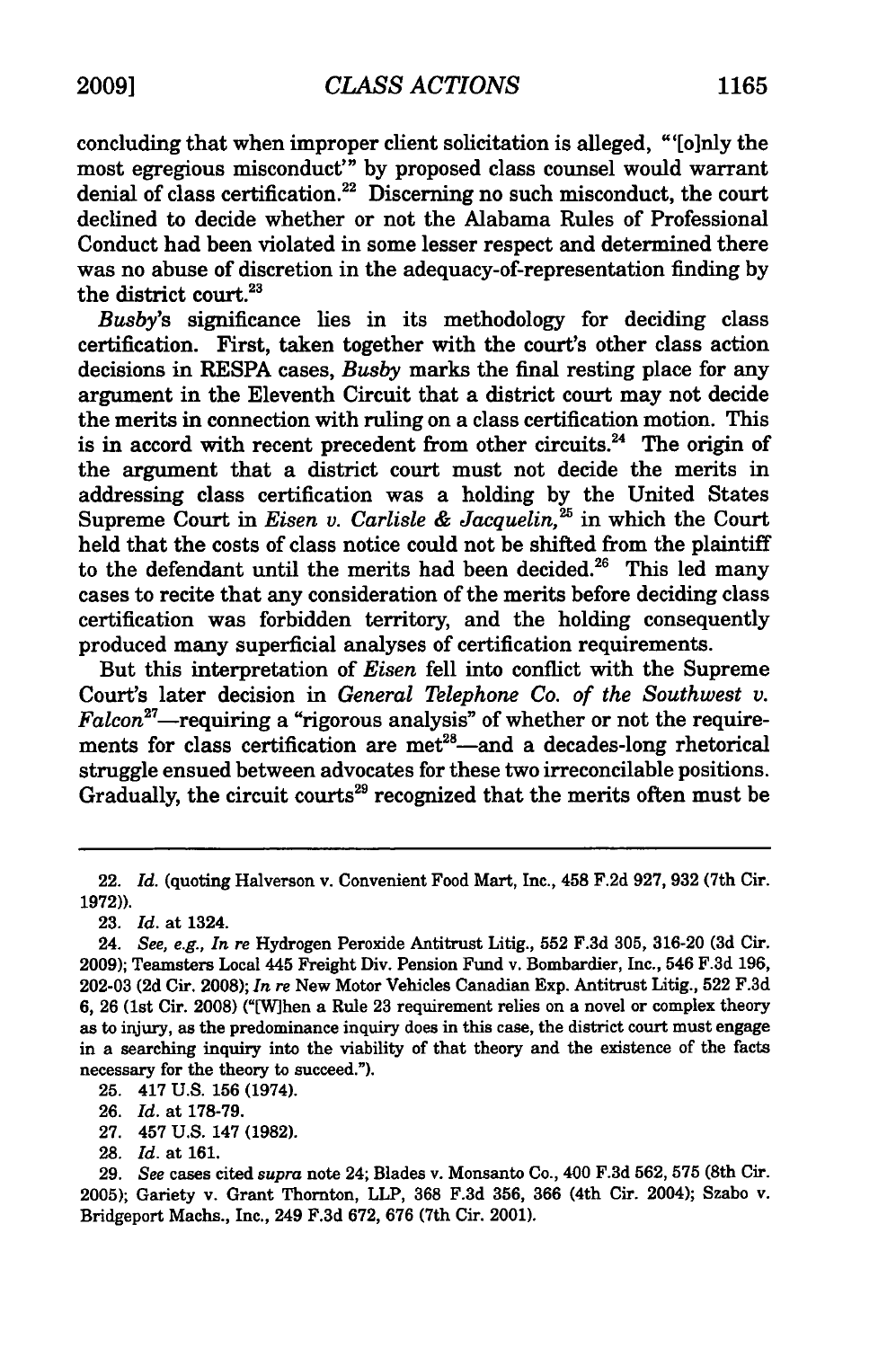determined in deciding whether a class can be certified. As the United States Court of Appeals for the Third Circuit observed in a recent significant decision, "a district court errs as a matter of law when it fails to resolve a genuine legal or factual dispute relevant to determining the [class certification] requirements."<sup>30</sup> If factual questions must be resolved in the course of deciding class certification, the court must resolve them, though its findings of fact are not ultimately binding on the merits. $31$ 

Without delving into an analysis of its own methodology in *Busby,* the Eleventh Circuit tackled several RESPA substantive law questions that shaped the issues in the case; deciding those questions ultimately dictated whether or not the case was eligible for class treatment.<sup>32</sup> The court also decided that no factual support had been presented for the possible existence of individualized defenses that might have precluded class certification.<sup>33</sup> This approach, involving an evaluation of class certification in the context of the merits, seems consistent with other circuits. Any remaining *Eisen* shackles on addressing the merits when class certification and merits issues overlap now appear to be finally broken.

In *Owner-Operator Independent Drivers Ass'n v. Landstar System, Inc.*, $34$  the court had to navigate around its own precedent in considering whether the predominance of individualized damage questions is sufficient to justify denial of class certification.<sup>35</sup> The underlying action was brought by owner-operators of trucks who entered into leases with Landstar, a motor carrier. The owner-operators' basic claim was that Landstar failed to disclose certain banking and third-party vendor charges in the weekly settlement statements provided to them showing the amounts that were due. The putative class action alleged that Landstar violated the Department of Transportation's 'Truth-in-Leasing" regulations.<sup>36</sup> The owner-operators alleged that the regulations were violated because Landstar did not disclose the deductions from payments to them for fees and failed to disclose or document mark-ups and profits made on other items charged back to the owner-operators.<sup>3</sup>

- 36. *Id.;* 49 C.F.R. § 376.12(d) & (h) (2008).
- 37. *Landstar System,* 541 F.3d at 1281-83.

<sup>30.</sup> *In re Hydrogen Peroxide Antitrust Litig.,* **552** F.3d at 320.

<sup>31.</sup> *Id.* at 318; *In re* Initial Pub. Offerings Sec. Litig., 471 F.3d 24, 41 **(2d** Cir. 2006).

<sup>32.</sup> *See Busby,* 513 F.3d at 1321-22.

<sup>33.</sup> *Id.* at 1325-26.

<sup>34. 541</sup> F.3d 1278 (11th Cir. 2008). The opinion for the Court was authored by Senior Judge Arthur L. Alarcón of the United States Court of Appeals for the Ninth Circuit, sitting by designation. *Id.* at 1281 n.\*.

**<sup>35.</sup>** *See id.* at 1296-97.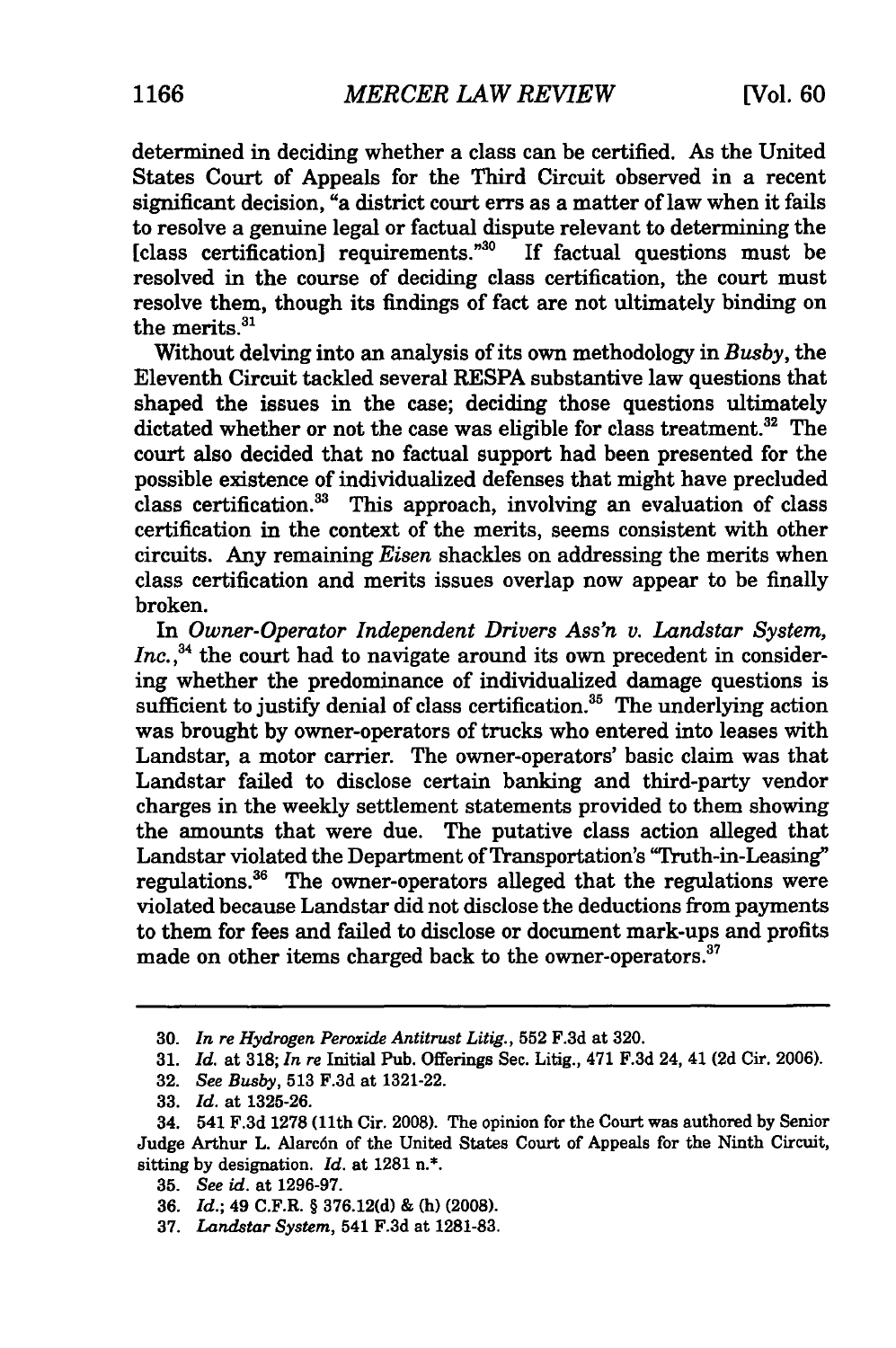The district court certified a class of owner-operators who had entered into leases with Landstar but later decertified that class as to money damage claims. After a bench trial, both parties appealed. The owneroperators appealed from the district court's decertification of the class for money damages.<sup>38</sup> The district court had concluded that determination of actual damages on a classwide basis would be "unfeasible, unmanageable, and would not be superior to individual actions."39 Upon review, the Eleventh Circuit noted that it had previously affirmed decertification of a Truth-in-Lending Act (TILA)<sup>40</sup> class because actual damages had to be proven by each putative class member.<sup>41</sup> The court acknowledged, however, that in another case, *Klay* v. *Humana, Inc.,42* it had observed that the need for individual damage computations could defeat class certification only in "'extreme cases in which computation of each individual's damages will be so complex, fact-specific, and difficult that the burden on the court system would simply be intolerable... but we emphasize that such cases rarely, if ever, come along."<sup>43</sup> The court apparently concluded, without elaboration, that the owner-operators presented just such a rarity, determining there was no abuse of discretion by the district court in decertifying the actual damage class because "the Owner-Operators failed to establish that actual damages can be easily calculated for all class members."<sup>44</sup> The Eleventh Circuit also cited precedent that counterclaims are properly considered in determining the complexity of damage computations for class certification purposes. $45$ 

It seems quite likely that the court was influenced by the fact that proof of damages would involve not only a calculation, or even a complex calculation, but a determination of causation, one similar to the reliance question that was the decisive factor in its holding that actual damage claims under TILA would not be a proper subject for class certification.<sup>46</sup>*Landstar System* is a further indication that *Klay's* "only in extreme cases" nostrum is probably applicable only in cases in which the

**<sup>38.</sup>** *Id.* at **1296.**

<sup>39.</sup> *Id.* (internal quotation marks omitted).

<sup>40. 15</sup> U.S.C. §§ **1601-1667f (2006).**

<sup>41.</sup> *Landstar System,* 541 F.3d at 1296-97 (citing Turner v. Beneficial Corp., 242 F.3d 1023, 1028 (11th Cir. 2001) (en banc)).

<sup>42. 382</sup> F.3d 1241 (11th Cir. 2004).

<sup>43.</sup> *Landstar System,* 541 F.3d at 1296 (ellipsis in original) (quoting Kay, 382 F.3d at **1260).**

<sup>44.</sup> *Id.* at 1297.

<sup>45.</sup> *Id.* at 1296 (citing Heaven v. Trust Co. Bank, 118 F.3d 735, 738 (11th Cir. 1997)).

<sup>46.</sup> *See id.* at 1296-97.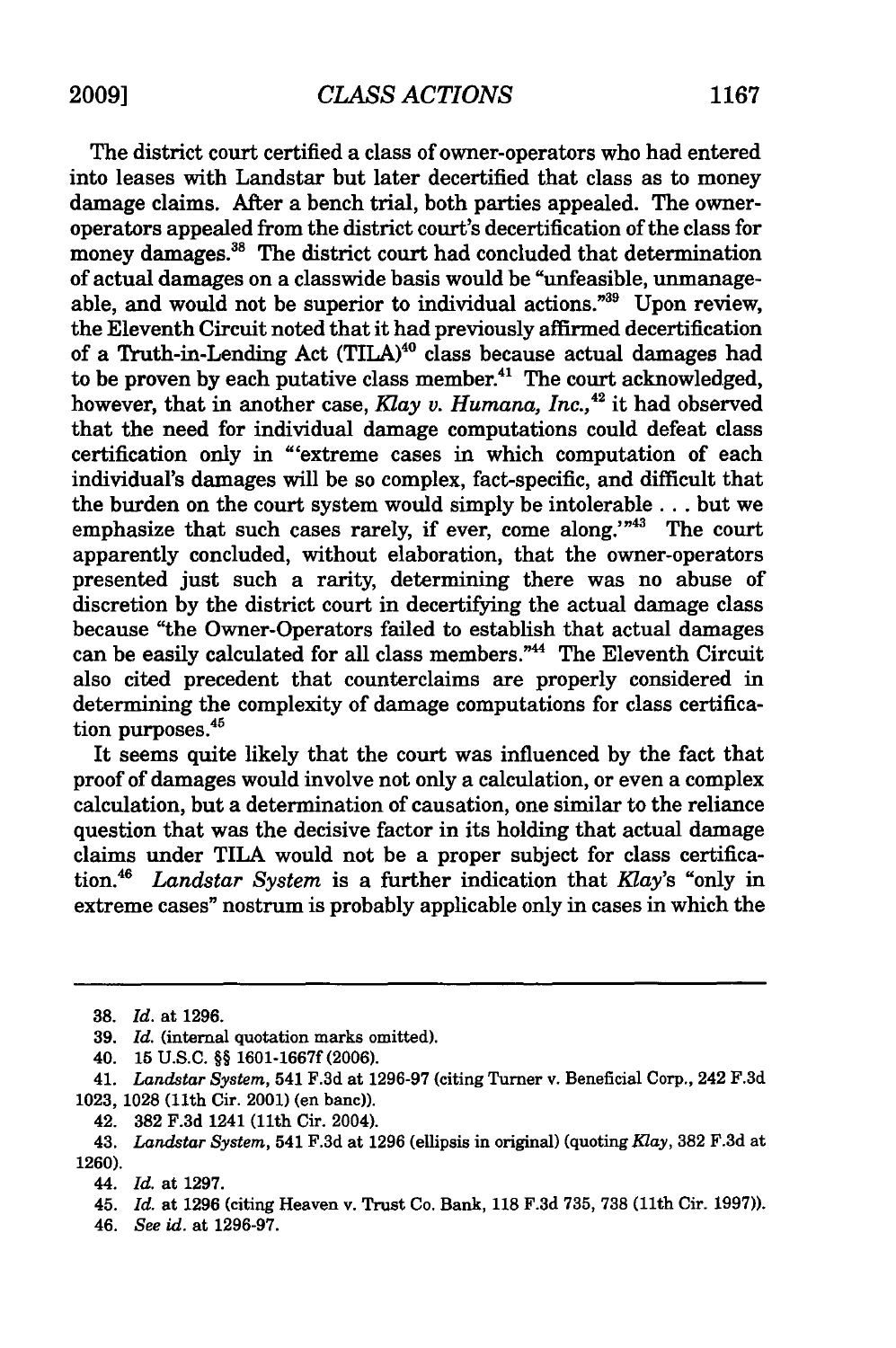damage questions involved are purely computational and not mixed with causation or reliance issues.

In a decision with significant class action implications, the Eleventh Circuit held in *Christ v. Beneficial Corp.47* that TILA did not permit actions for private injunctive relief.<sup>48</sup> The consequences of that ruling in *Christ* were dramatic: the district court had awarded \$22 million in restitution or disgorgement to the plaintiff class, an award vacated by the Eleventh Circuit.<sup>49</sup> The court's opinion, written by Judge Tjoflat, probably the court's leading voice in class action law, traced TILAs history through several amendments<sup>50</sup> and determined that the statutory silence on the availability of injunctive relief for private litigants was decisive.<sup>51</sup> While TILA's remedy provision specifies particular forms of available remedies for private litigants, it does not mention injunctive relief.<sup>52</sup>

*Christ* means that in TILA cases brought by private litigants class certification of Rule 23(b)(2) class actions will be precluded. Given the court's previous holding that TILA claims for actual damages require a showing of reliance that defeats class certification,<sup>53</sup> the only TILA money damages class that appears to be possible now in the Eleventh Circuit is a class for statutory damages, which are limited in a class action to \$500,000.<sup>54</sup>

In *Mills v. Foremost Insurance Co.,"* the Eleventh Circuit reviewed the dismissal of a complaint and the denial of class certification in an action brought by mobile home owners against their property insurer. The complaint alleged that the insurer failed to compensate the plaintiffs for contractors' overhead and profit charges and sales taxes incurred by the insureds in having their hurricane-damaged property repaired or replaced.<sup>56</sup> The court reversed the dismissal of the complaint,<sup>57</sup> reasoning that the district court had misinterpreted the insurance policy by concluding that it required the insureds to complete repair of their damaged property and submit a replacement cost claim

- 50. *See id.* at 1297-99.
- 51. *Id.* at 1299.
- **52.** *Id.* at 1297-98.
- 53. *Turner,* 242 F.3d at 1028.
- 54. *See* 15 U.S.C. § 1640(a)(2)(B) (2006).

**55. 511** F.3d 1300 (11th Cir. **2008).** The opinion for the court was authored by Judge Frank M. Hull. *Id.* at 1302.

- 56. *Id.* at 1302.
- **57.** *Id.* at **1311.**

<sup>47. 547</sup> F.3d 1292 (11th Cir. 2008).

<sup>48.</sup> *Id.* at 1299.

<sup>49.</sup> *Id.* at 1299-1300.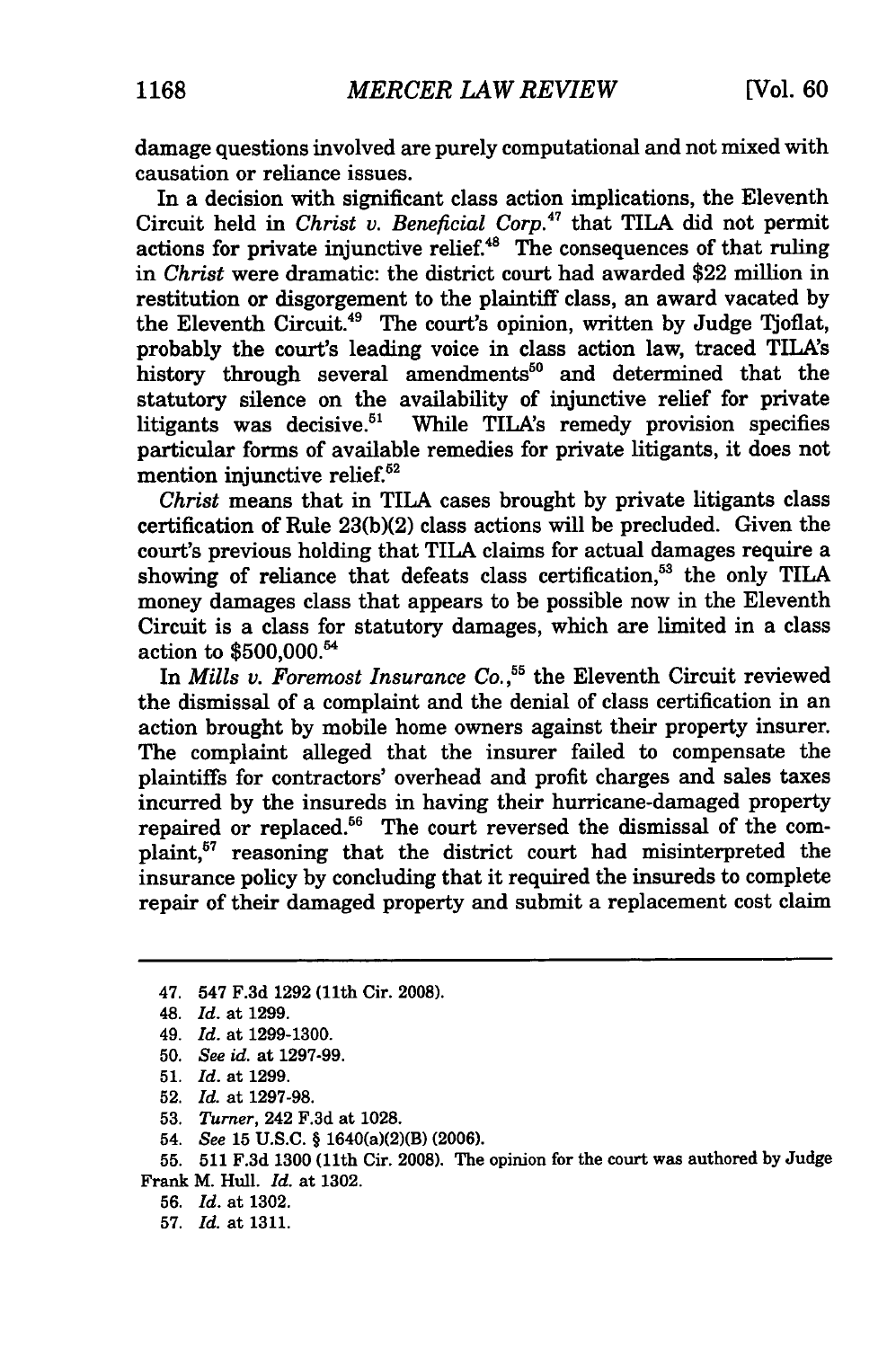to have standing to sue and be entitled to recover the disputed amounts.<sup>58</sup> The Eleventh Circuit also concluded, contrary to the The Eleventh Circuit also concluded, contrary to the district court, that "the cost to repair or replace property with new materials would necessarily include state and local taxes on the materials" and a contractor's overhead and profit charges.<sup>59</sup> The court determined that the district court's ruling-that the claims made were not appropriate for class action treatment because common issues would not predominate--could not be made without inquiry beyond the complaint. $60$  Acknowledging that in some instances the class certification determination could properly be made from the face of the pleadings, the court noted that "pleadings alone are often not sufficient to establish whether class certification is proper, and the district court will need to go beyond the pleadings and permit some discovery and/or an evidentiary hearing to determine whether a class may be certified."6' The insurer argued that whether or not general contractor overhead and profit are properly owing to the insured would depend on whether the services of the general contractor would be reasonably required under the circumstances. This would require the in-depth analysis of thousands of claims files, according to the insurer. The plaintiffs pointed out, however, that the insurer's own estimates could provide proof of whether a general contractor's services and sales taxes were reasonably likely to be incurred and that the class would accept those estimates, eliminating the need for examination of each class member's circumstances.<sup>62</sup> The Eleventh Circuit concluded that given these "vastly differing claims," the district court should have permitted some discovery in determining whether an evidentiary hearing was needed.<sup>63</sup>

At stake in the Eleventh Circuit's sixty-three-page opinion in *Morgan v. Family Dollar Stores, Inc."* was a judgment after a jury trial for approximately \$35 million against Family Dollar on behalf of an opt-in class of 1424 store managers. The case was a collective action for overtime pay certified by the district court under the Fair Labor

<sup>58.</sup> *Id.* at 1305.

<sup>59.</sup> *Id.* (internal quotation marks omitted) (citing FLA. ADMIN. CODE ANN. R. 12A-1.051, -1.006(18) (1990)).

<sup>60.</sup> *Id.* at 1309.

**<sup>61.</sup>** *Id.*

<sup>62.</sup> *Id.* at 1310.

<sup>63.</sup> *Id.* at 1311.

<sup>64.</sup> **551** F.3d 1233 (11th Cir. 2008). The opinion for the court was authored by Judge Frank M. Hull. *Id.* at 1239.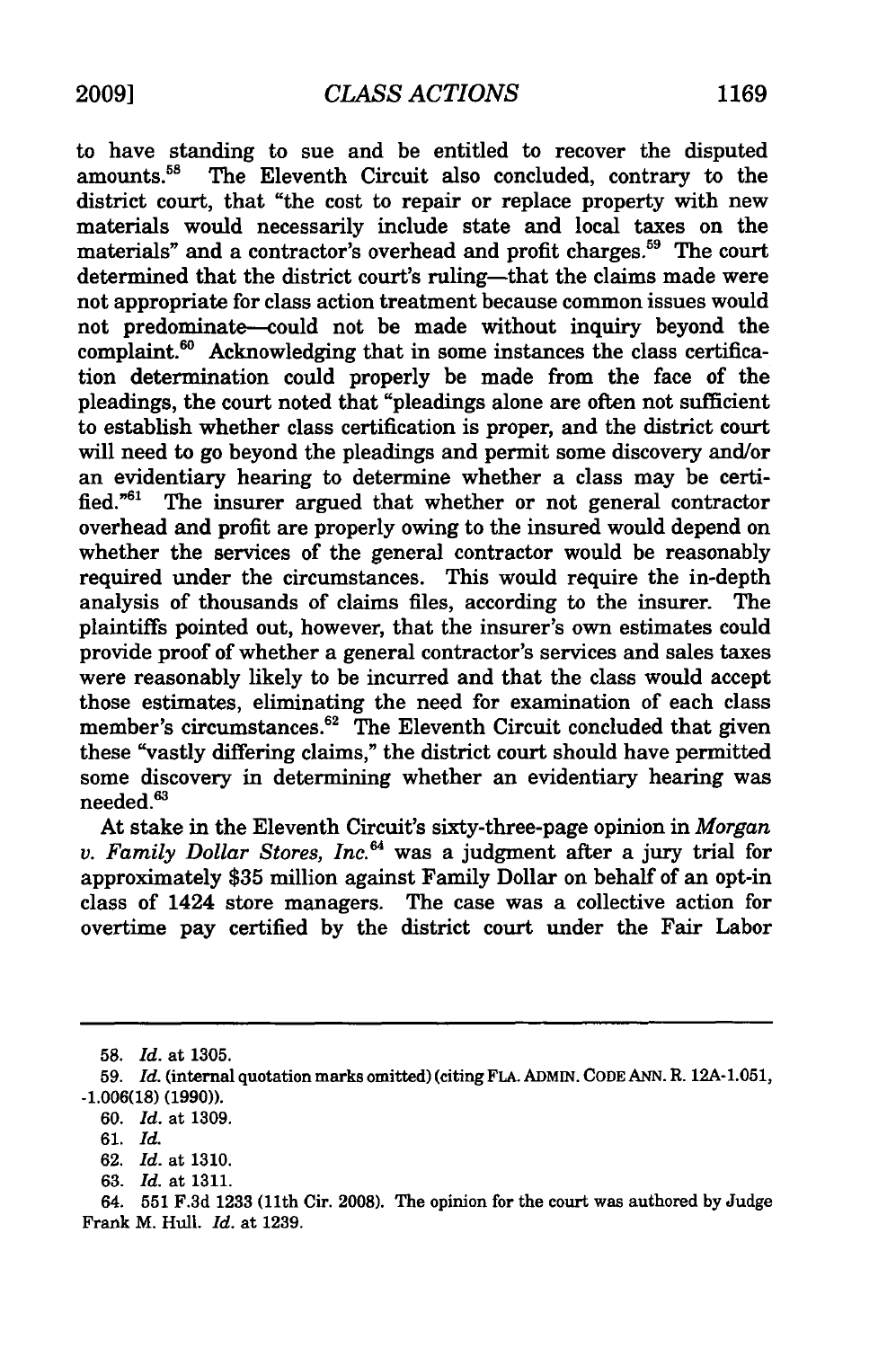Standards Act of 1938 (FLSA).<sup>65</sup> The Eleventh Circuit affirmed the denial of the defendant's motion to decertify the class.<sup>66</sup> The court began its analysis by acknowledging that it had sanctioned a two-stage procedure for management of FLSA collective actions.<sup>67</sup> The first is a notice stage in which the court determines whether similarly situated employees should be notified of the case and of their chance to opt-in.<sup>68</sup> The court noted that the certification standard for the notice stage has been previously described as "'fairly lenient.'"<sup>69</sup> The second, more rigorous stage is the employer's almost inevitable motion for decertification, based on a full record, after discovery.<sup>70</sup>

The court determined that the district court did not abuse its discretion in denying the motion for decertification based on a fully developed record after more than three years of discovery, including 250 depositions of opt-in plaintiffs.<sup>71</sup> The court held that the district court's factual findings that the store managers were similarly situated were amply supported by the evidence. $72$  The Eleventh Circuit rejected Family Dollar's contention that, given the size of the class and the individualized application of the "executive exemption" defense to overtime pay obligations, any collective action would be "inherently unfair."<sup>73</sup> The court observed that "generally speaking, the size of an **FLSA** collective action does not, on its own, compel the conclusion that a decision to collectively litigate a case is inherently unfair."74 The court also rejected an argument that representative testimony of seven of the store managers out of the 1424 plaintiffs was too small a sample size on which to base a verdict.<sup>75</sup> The court pointed out that the parties presented an abundance of trial evidence, including testimony from other witnesses and documentary evidence.<sup>76</sup> The court also noted

76. *Id.* at 1277.

**<sup>65. 29</sup> U.S.C.** §§ **201-219 (2006);** *see Morgan,* **551 F.3d** at 1239-40. **A** collective action differs from an ordinary class action under Federal Rule of Civil Procedure **23** in that each class member must decide, after being notified of the action, whether or not to "opt-in." In an ordinary class action, the absent class members, after receiving notice, must affirmatively exclude themselves, or "opt-out," to not be bound **by** the class judgment.

**<sup>66.</sup>** *Morgan,* **551 F.3d** at **1265.**

**<sup>67.</sup>** *Id.* at **1260.**

**<sup>68.</sup>** *Id.*

**<sup>69.</sup>** *Id.* at **1260-61** (quoting **Hipp** v. Liberty Nat'l Life Ins. Co., **252 F.3d 1208, 1218** (Ilth Cir. 2001)).

**<sup>70.</sup>** *Id.* at **1261.**

**<sup>71.</sup>** *Id.* at **1262.**

**<sup>72.</sup>** *Id.*

**<sup>73.</sup>** *Id.* at **1263-64.**

<sup>74.</sup> *Id.* at **1265.**

**<sup>75.</sup>** *Id.*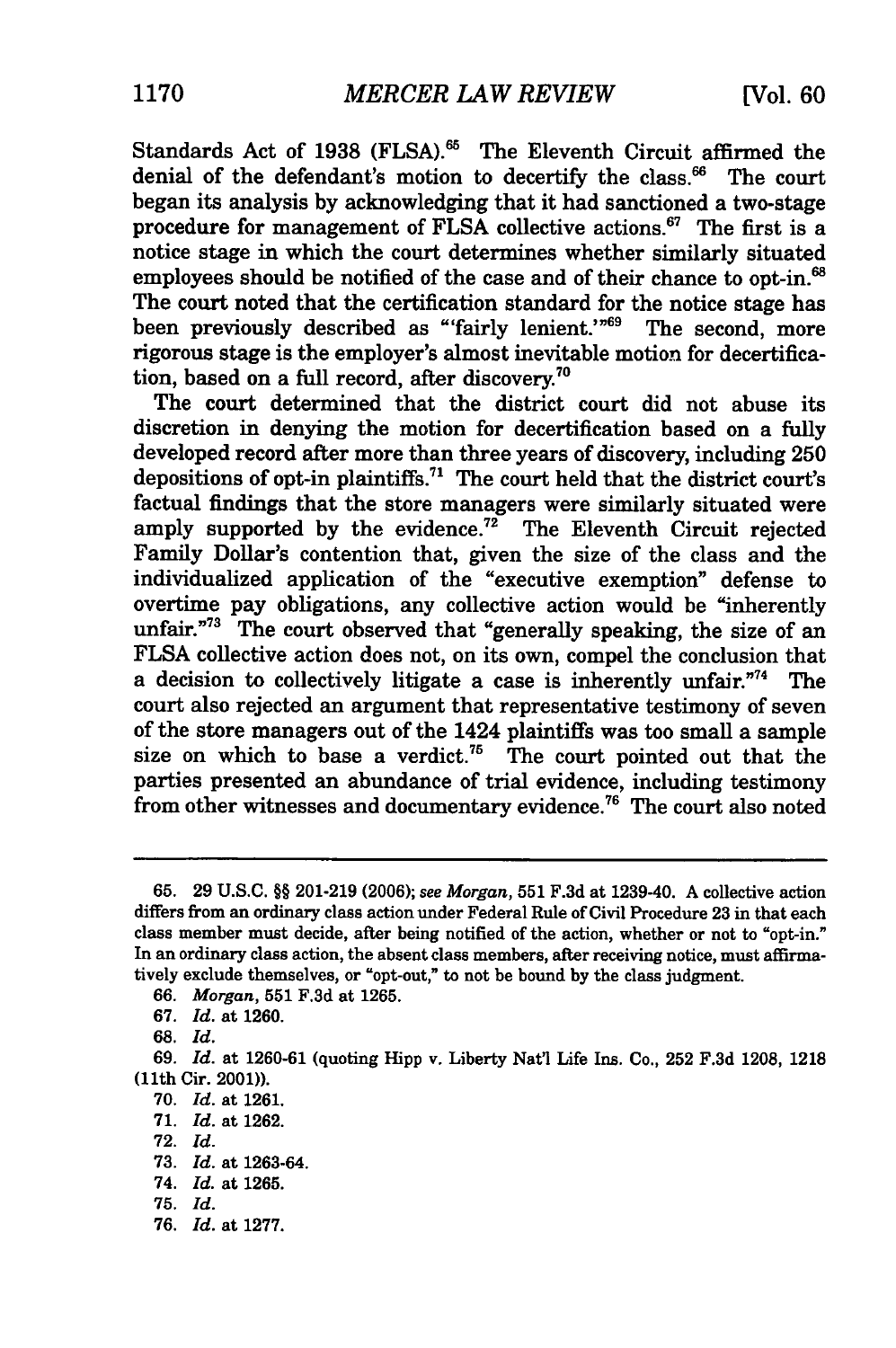that Family Dollar "shoulder[ed] the burden of proof' on the executive exemption defense.<sup>77</sup> "Family Dollar cannot rely on an insufficient number of witnesses being called by the [pilaintiffs to meet Family Dollar's burden of proof on its own affirmative defense."<sup>78</sup>